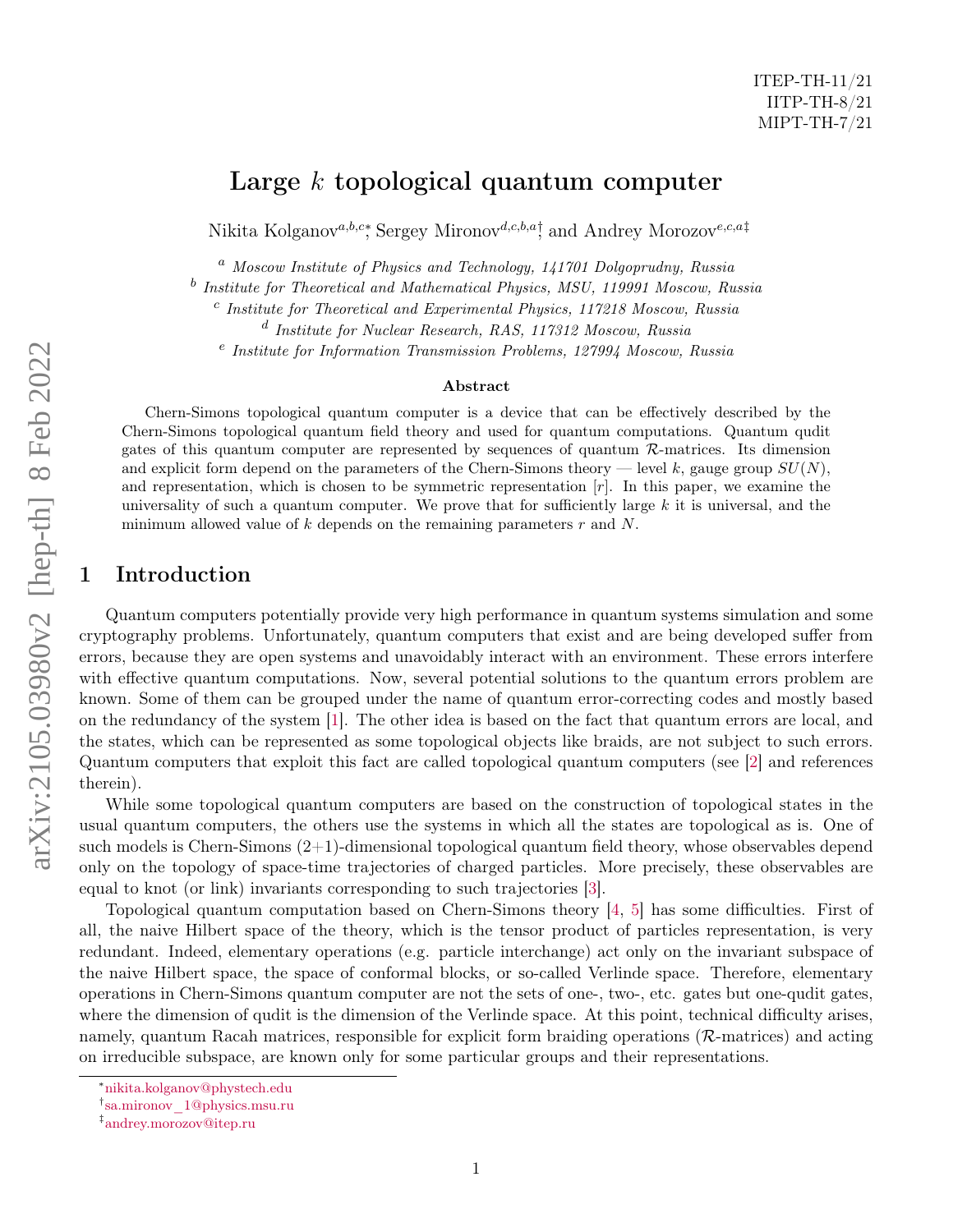At the same time, an effective quantum computer should be universal. This means that an arbitrary unitary matrix can be represented by a sequence of elementary operations with any required accuracy, which are R-matrices for the Chern-Simons quantum computer. Despite positive results for some very particular parameters of the Chern-Simons theory (mostly,  $SU(2)$  case) [\[6,](#page-13-5) [7\]](#page-13-6), in general, it is not known if this is possible.

In this paper, we focus on the Chern-Simons topological quantum computer with the arbitrary level  $k$ , group  $SU(N)$ , and particles in arbitrary symmetric representation  $|r|$  and address the question for which k, N, and r such quantum computer is universal. This case is rather general and important for the following reasons. First of all, Hilbert space has the dimension  $r + 1$  so that  $n = \lfloor \log_2(r + 1) \rfloor$  qubit quantum computer can be implemented. Moreover, expressions for  $\mathcal{R}\text{-matrices}$  are known [\[8,](#page-13-7) [9\]](#page-13-8), and universality can be examined explicitly. For this purpose, we adopt recent general results on the universality of one-qudit gates [\[11,](#page-13-9) [12\]](#page-13-10) and find the range of parameters k, N, and r that lead to the universal quantum computer. In short, universality takes place for sufficiently large values of  $k$  and it's minimal allowed value depends on r and N. For the fixed N it behaves as  $O(r^{5/2})$ . This extends previous result [\[13\]](#page-13-11) for  $r = 1$  case.

The rest of the paper is organized as follows. In Sect. [2](#page-1-0) we review the Chern-Simons theory and computational tools for knot invariants, which are important in what follows. In Sect. [3](#page-4-0) we describe the Chern-Simons quantum computer, i.e. how the quantum computations can be performed with a device described by the Chern-Simons theory. In Sect. [4](#page-6-0) we derive a universality condition and discuss in Sect. [5,](#page-11-0) why the obtained restrictions on the Chern-Simons theory parameters look natural.

### <span id="page-1-0"></span>2 Chern-Simons theory and knot invariants

The Chern-Simons theory is a three-dimensional topological quantum field theory, defined by the following action

$$
S_{\text{CS}}[\mathcal{A}] = \frac{k}{4\pi} \int_{S^3} \text{Tr} \left[ \mathcal{A} \wedge d\mathcal{A} + \frac{2}{3} \mathcal{A} \wedge \mathcal{A} \wedge \mathcal{A} \right], \tag{2.1}
$$

where  $\mathcal{A} = \mathcal{A}_{\mu} dx^{\mu}$  is gauge connection of  $SU(N)$  group, which transforms in adjoint representation. Gaugeinvariant observables of such theory are averages of Wilson loops

<span id="page-1-1"></span>
$$
\langle W_V^K \rangle_{\text{CS}} = \left\langle \text{Tr}_R \,\text{Pexp} \oint_K \mathcal{A} \right\rangle_{\text{CS}},\tag{2.2}
$$

where K is a closed contour of integration, V is representation in which the connection  $A$  is taken. These averages are equal to knot invariants — HOMFLY-PT polynomials [\[15,](#page-13-12) [16\]](#page-13-13), whose arguments  $q$ ,  $A$  are defined by the parameters of the theory

$$
q = \exp\frac{2\pi i}{N+k}, \qquad A = q^N. \tag{2.3}
$$

Close connection of the  $SU(N)$  Chern-Simons theory with  $SU(N)_k$  WZNW conformal field theory allows to identify it's Hilbert space with the space conformal blocks — Verlinde space [\[3,](#page-13-2) [14\]](#page-13-14). Evolution operators on such space are braiding operators, which performs the half-monodromies of conformal block arguments. These are called  $\mathcal{R}$ -matrices and satisfy the Yang-Baxter equation

$$
\mathcal{R}_i \,\mathcal{R}_{i+1} \,\mathcal{R}_i = \mathcal{R}_{i+1} \,\mathcal{R}_i \,\mathcal{R}_{i+1},\tag{2.4}
$$

where i denotes the position of conformal block arguments to be exchanged.

Most simple nontrivial situation of four-point conformal blocks, corresponding to the case in which the knot K can be represented as four-plat knot, i.e. for any time slice is punctured by Wilson line four times. In this case the Hilbert space is isomorphic to invariant subspace of tensor product of two representations V and two conjugate representations  $V$ , namely

<span id="page-1-2"></span>
$$
\mathcal{H} = \text{inv}(V \otimes \bar{V} \otimes V \otimes \bar{V}).\tag{2.5}
$$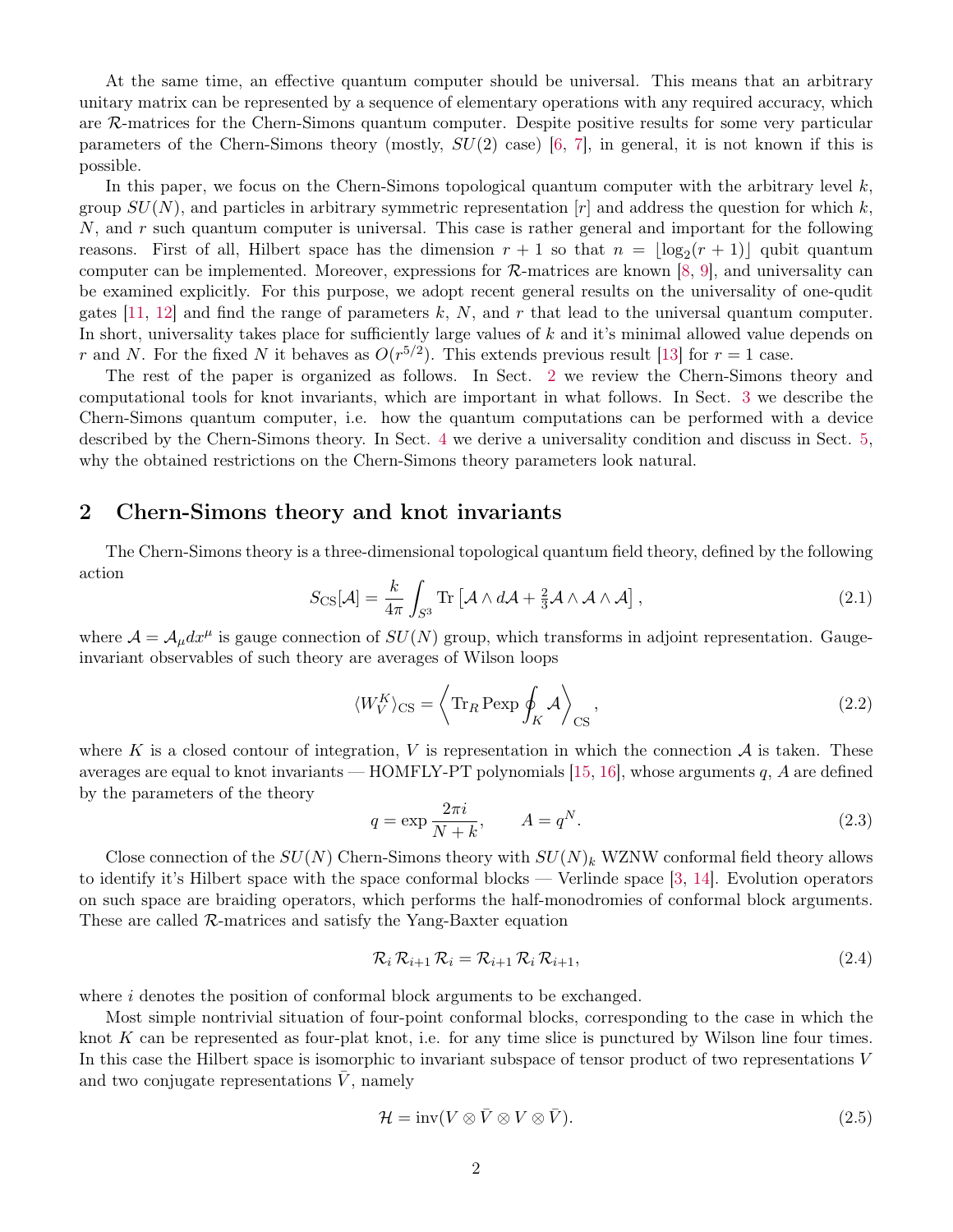

<span id="page-2-0"></span>Figure 1: Two bases in the invariant subspace of  $V_1 \otimes V_2 \otimes V_3 \otimes V_4$  correspond to two different fusions of representation.

It has two bases, so-called t- and s-basis, corresponding to two different fusions of representations (see Fig. [1\)](#page-2-0). Here t and s denotes the intersections of the fused representations, namely  $t \in (V_1 \otimes V_2) \cap (\bar{V}_3 \otimes \bar{V}_4)$ ,  $s \in (V_2 \otimes V_3) \cap (\bar{V}_1 \otimes \bar{V}_4)$ . Matrices  $\mathcal{R}_1$  and  $\mathcal{R}_3$ , performing the half-monodromies of the first and third representations (or the arguments of the corresponding conformal blocks), are diagonal in t-basis, while  $\mathcal{R}_2$ that performs the half-monodromy of the second pair of representations is diagonal in s-basis. The transition matrices between two bases are called  $q$ -Racah coefficients, and depend on the representations fused. In what follows we will work in t-basis. Eigenvalues of  $R$ -matrix, acting on the pair of the representations  $V_1$ ,  $V_2$ , are given by the formula

$$
\lambda_{V_1, V_2, t} = \epsilon_{V_1, V_2, t} q^{\frac{1}{2}(Q_1 + Q_2 - Q_t)}, \qquad \epsilon_{V_1, V_2, t} = \pm 1, \tag{2.6}
$$

where  $Q_{1,2}$ ,  $Q_t$  are the quadratic Casimirs of the corresponding representations. Thus, we fully describe the braiding operations that define the evolution of the Chern-Simons Hilbert space. It remains to determine one left operation, which is contraction of the Wilson lines — it is defined by the projection on the trivial representation  $t = \varnothing$ .

Thus, to calculate the HOMFLY-PT polynomial of a knot in the representation  $V$ , one first should represent it as four-plat knot (if possible) and assign the direction to the strand (see Fig. [2\)](#page-2-1). Now, one interprets forward directed strands to the representation  $V$ , whereas backward directed strands correspond to its conjugate representation V. Strand crossing represents the action of  $\mathcal{R}_-$ matrix on the corresponding pair of representations and caps at the beginning and at the end of the braid correspond to the projection on the trivial representation ∅. Therefore, to compute Wilson loop [\(2.2\)](#page-1-1), one should calculate a product of R-matrices, corresponding to the knot's picture (projection), and take it's matrix element, corresponding to the trivial representation  $\varnothing$ . See Fig. [2](#page-2-1) for instructive example.



<span id="page-2-1"></span>Figure 2: The figure-eight knot  $4_1$  in four-plat form. The corresponding braid is  $\mathcal{R}_2^{-1}\mathcal{R}_1\mathcal{R}_2^{-1}\mathcal{R}_2^{-1}$ .

Despite the fact that the calculation of q-Racah coefficients of the  $SU(N)$  group is a very difficult and generally unsolved problem, these are known for the symmetric representations and its conjugates [\[8,](#page-13-7) [9,](#page-13-8) [10\]](#page-13-15), i.e. V is defined by the one-row Young diagram  $[r]$ , where r is length of the row. For this particular choice, quantum Racah coefficients are given by

<span id="page-2-2"></span>
$$
\bar{S} = \epsilon_{\{V_i\}} \sqrt{\dim_q V_{12} \dim_q V_{23}} \cdot \begin{Bmatrix} V_1 & \bar{V}_2 & V_{12} \\ V_3 & \bar{V}_4 & V_{23} \end{Bmatrix},
$$
\n(2.7)

<span id="page-2-3"></span>
$$
S = \epsilon_{\{V_i\}} \sqrt{\dim_q V_{12} \dim_q V_{23}} \cdot \begin{Bmatrix} V_1 & V_2 & V_{12} \\ \bar{V}_3 & \bar{V}_4 & V_{23} \end{Bmatrix} . \tag{2.8}
$$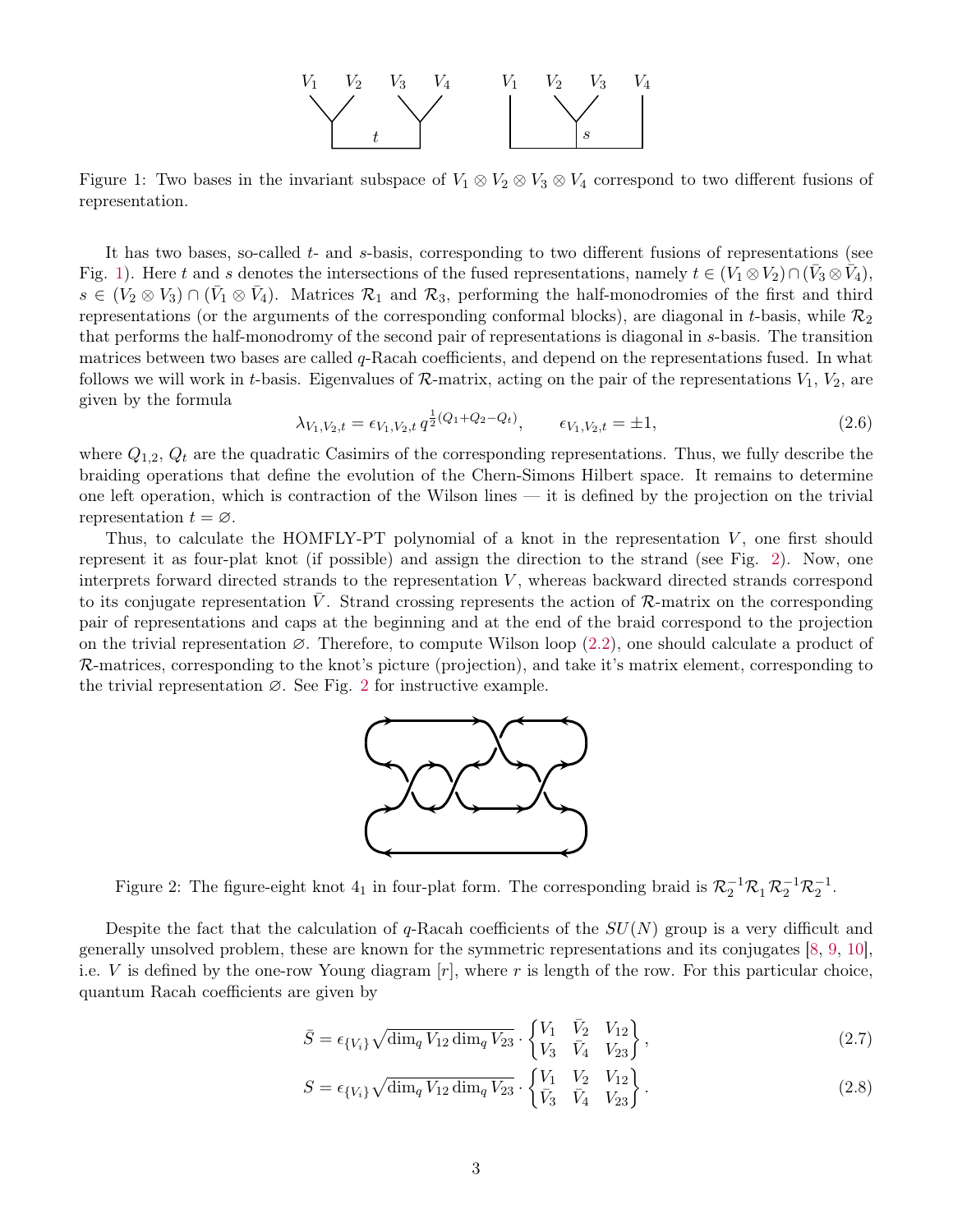Here braces denote quantum 6j-symbols, dim<sub>q</sub> V is quantum dimension of representation V, and  $\epsilon_{\{V_i\}} = \pm 1$ and given explicitly below. In the case of  $\overline{S}$  corresponding representations are  $V_1 = V_3 = [r], \overline{V}_2 = \overline{V}_4 = [\overline{r}],$ while  $V_{12}$  and  $V_{23}$  are terms of tensor product decomposition

<span id="page-3-1"></span>
$$
[r] \otimes [\bar{r}] = \bigoplus_{n=0}^{r} [2n, n^{N-2}], \tag{2.9}
$$

where  $[2n, n^{N-2}]$  denotes  $\mathfrak{su}_N$  representation defined by this Young diagram. Corresponding quantum dimension of  $[2n, n^{N-2}]$  can be calculated by the use of general formula and turns out to be

$$
\dim_q[2n, n^{N-2}] = \frac{[N+2n-1][N+n-2]!^2}{[n]!^2[N-1]![N-2]!},\tag{2.10}
$$

where  $[m] = (q^m - q^{-m})/(q - q^{-1})$  $[m] = (q^m - q^{-m})/(q - q^{-1})$  $[m] = (q^m - q^{-m})/(q - q^{-1})$  denotes a quantum number<sup>1</sup>. Denoting  $V_{12}$  and  $V_{34}$  as i and j, correspondingly, quantum  $6j$ -symbols, involved in  $(2.7)$  can be explicitly written as

$$
\begin{Bmatrix} r & \bar{r} & i \\ r & \bar{r} & j \end{Bmatrix} = \frac{[i]!^2[j]!^2[r-i]![r-j]![N-1]![N-2]!}{[r+i+N-1]![r+j+N-1]!} \sum_z (-)^z \frac{[r+N-1+z]!}{[z-i]!^2[z-j]!^2[r-z]![i+j-z]![i+j+N-2-z]!}
$$
\n(2.11)

For brevity, we denote the representations [r], [ $\bar{r}$ ] simply by r,  $\bar{r}$ , respectively. Specifying  $\epsilon_{\{R_i\}}$  as  $(-)^{i+j+r}$ , we find that all quantities in [\(2.7\)](#page-2-2) become explicitly defined.

Similarly, let us clarify the formula [\(2.8\)](#page-2-3). Here  $V_1 = V_2 = [r]$ ,  $\bar{V}_3 = \bar{V}_4 = [\bar{r}]$ ,  $V_{23}$  are irreducible representations in the decomposition [\(2.9\)](#page-3-1) of the product  $[r] \otimes [\bar{r}]$ , while  $V_{12}$  are irreducible representation if the product

<span id="page-3-4"></span><span id="page-3-3"></span><span id="page-3-2"></span>
$$
[r] \otimes [r] = \bigoplus_{n=0}^{r} [r+n, r-n]. \tag{2.12}
$$

Denoting  $V_{12}$  and  $V_{23}$  as i and j, correspondingly, we can write the explicit form of quantum 6j-symbols involved in [\(2.8\)](#page-2-3) as

$$
\begin{Bmatrix} r & r & i \ \bar{r} & \bar{r} & j \end{Bmatrix} = \frac{[i]!^2[j]!^2[r-i]![r-j]![N-1]![N-2]!}{[r+i+N-1]![r+j+N-1]!} \sum_z (-)^z \frac{[r+N-1+z]!}{[z-i]!^2[z-j]!^2[r-z]![i+j-z]![z-j+N-2]!}
$$
\n(2.13)

Quantum dimensions of the decomposition [\(2.12\)](#page-3-2) components are

$$
\dim_q[r+n, r-n] = \frac{[2n+1][N+r+n-1]![N+r-n-2]!}{[N-1]![N-2]![r-n]![r+n+1]!},\tag{2.14}
$$

and  $\epsilon_{\{R_i\}} = (-)^{i+j+r}$  again.

Eigenvalues of the  $R$ -matrices are given by the diagonal matrices

$$
T = \text{diag}\left((-1)^{m+1}q^{-r^2+m^2+m}A^{-r}\right), \qquad m = 0, \dots r,
$$
\n(2.15)

$$
\bar{T} = \text{diag}\left( (-q^{m-1}A)^m \right), \qquad m = 0, \dots r, \qquad (2.16)
$$

where T corresponds to the action on the pair of equal representations, while  $\overline{T}$  — on the pair opposite representations. Since we work in t-basis,  $\mathcal{R}_1, \mathcal{R}_3$  are given by T or  $\overline{T}$ , while  $\mathcal{R}_2$  is given by T or  $\overline{T}$  conjugated by S and/or  $\overline{S}$ . The types of R-matrices in this basis, depending on the order of the representations, are depicted at Fig. [3.](#page-4-1)

<span id="page-3-0"></span><sup>&</sup>lt;sup>1</sup>We use the same square bracket notation for Young diagrams and the quantum numbers since it arise in different context and will not lead to any confusion.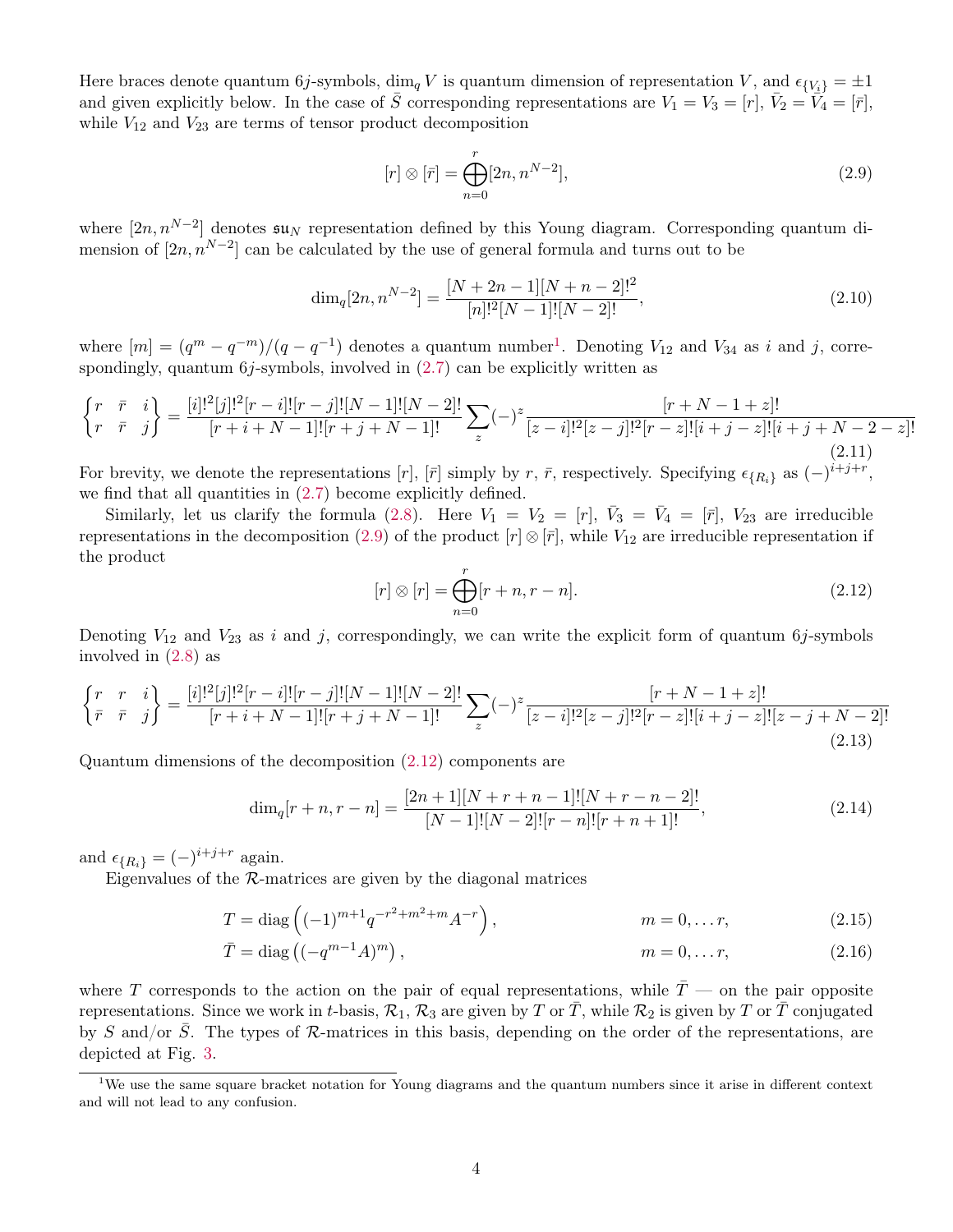$$
\mathcal{R}_1 = \mathcal{R}_3 = T
$$
\n
$$
\begin{array}{c}\n\left[r \mid \otimes [r] \otimes [\bar{r}] \otimes [\bar{r}]\right] \\
\mathcal{R}_2 = \overline{S} \overline{T} \overline{S} \downarrow \qquad \mathcal{R}_2 = S^T \overline{T} \overline{S} \\
\mathcal{R}_2 = S \overline{T} \overline{S} \downarrow \qquad \mathcal{R}_2 = S^T \overline{T} \overline{S} \\
\mathcal{R}_3 = \overline{T} \nearrow \overline{\mathcal{R}}_3 = \overline{T} \qquad \mathcal{R}_3 = \overline{T} \qquad \mathcal{R}_3 = \overline{T} \qquad \mathcal{R}_3 = \overline{T} \\
\mathcal{R}_3 = \overline{T} \qquad \mathcal{R}_3 = \overline{T} \qquad \mathcal{R}_3 = \overline{T} \qquad \mathcal{R}_2 = S \overline{T} S^T \\
\hline\n\mathcal{R}_3 = \overline{T} \qquad \mathcal{R}_3 = \overline{T} \qquad \mathcal{R}_3 = \overline{T} \qquad \mathcal{R}_3 = \overline{T} \qquad \mathcal{R}_3 = \overline{T} \qquad \mathcal{R}_3 = \overline{T} \qquad \mathcal{R}_4 = \overline{S} \overline{T} S \qquad \mathcal{R}_5 = \overline{T} \qquad \mathcal{R}_2 = \overline{S} \overline{T} S \qquad \mathcal{R}_1 = \mathcal{R}_3 = T\n\end{array}
$$

<span id="page-4-1"></span>Figure 3: Graph, representing the action of R-matrices in corresponding representations. Any four-plat knot can be deformed such that one of the side strands becomes unused, and only braiding operations above (or below) the dashed line are employed.

## <span id="page-4-0"></span>3 Chern-Simons topological quantum computer

One of the most promising application of a quantum computers is a simulation of quantum systems. Usually, a Hilbert space of the system to be simulated is approximated by the finite-dimensional Hilbert space of a quantum computer, and then a unitary evolution of the quantum system is approximated by a sequence of unitary quantum gates. Subsequent measurements of the state allow to explore the physical properties of the simulated system.

Thus, to perform quantum computations of such type (which are usually called universal quantum computations), a quantum computer should have sufficiently large Hilbert space and be able to do the following operations

- 1. preparation of an arbitrary state,
- 2. application of an arbitrary unitary transformation to the state,
- 3. performing projective measurements in an arbitrary basis.

Obviously, if the second condition is satisfied, the first and the third can be reduced to the single state preparation and measurements in a single basis, respectively.

Now, suppose we have a device, which can be described by Chern-Simons theory. How to perform quantum computations using this device? To answer this question, we should define what are exactly state preparation, unitary evolution, and the measurement process in the Chern-Simons theory. Wilson loop average  $\langle W_V^K \rangle$  can be thought of as an amplitude of propagation of the particle, charged in the representation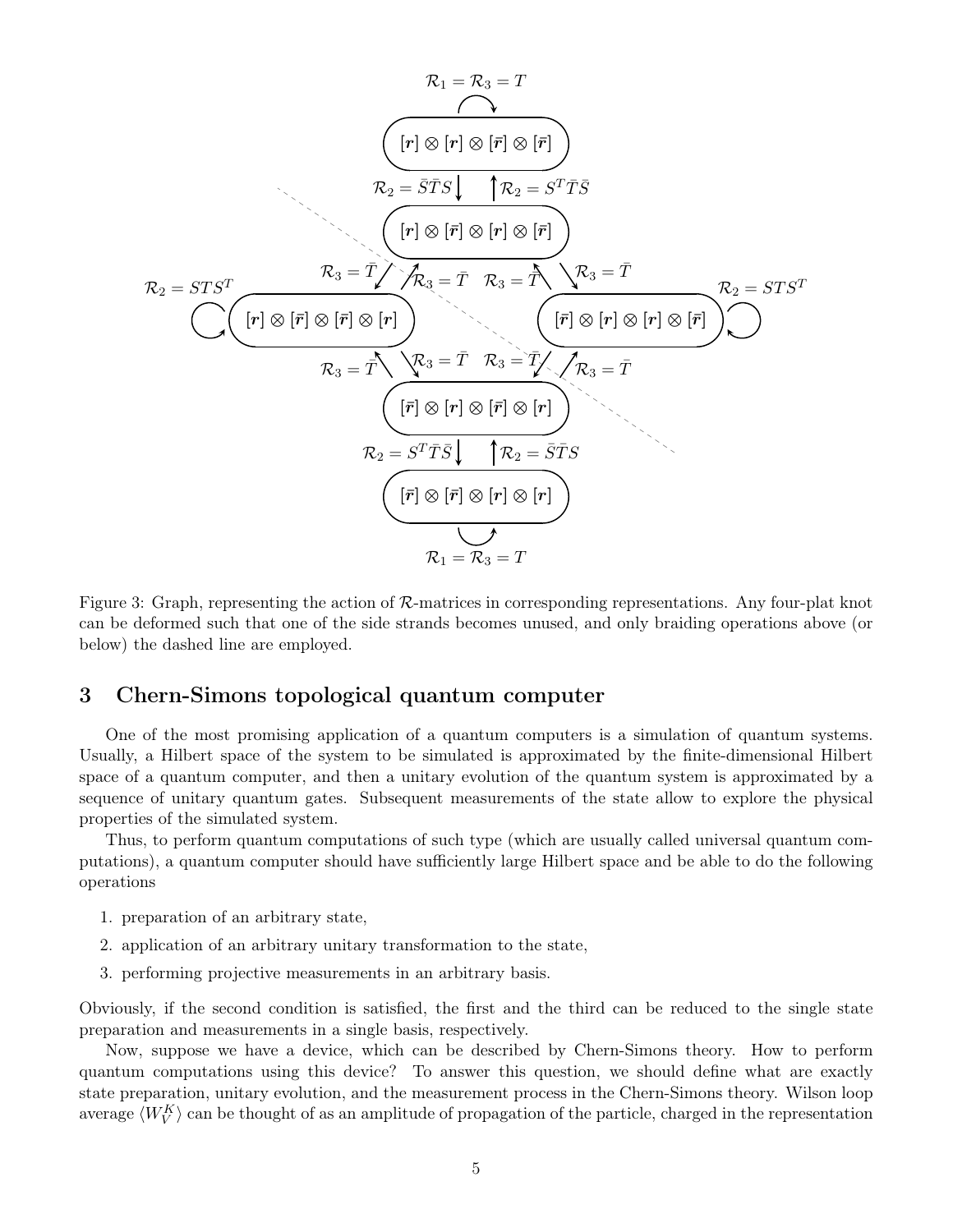V, through the path  $K$ . For given space-time foliation it can be recast as particle-antiparticle creation, braiding of its worldlines, and subsequent annihilation into vacuum.

In the case of four-plat knot trajectories  $K$ , foliation is obvious, so that initial state preparation correspond to the creation of two particle-antiparticle pairs in the representations V,  $\bar{V}$  in the trivial overall representation. The Hilbert space [\(2.5\)](#page-1-2), in which this state lives, is invariant subspace of the tensor product  $V \otimes \bar{V} \otimes V \otimes \bar{V}$ . In the case  $V = [r]$  of our interest, it's dimension equals to the number of terms on the r.h.s of  $(2.9)$ , which is  $r+1$ , so we need to sufficiently large r for the simulation to be effective. In the usual quantum computing terms, we have one-qudit with  $d = r + 1$  or, equivalently,  $n = \lfloor \log_2(r + 1) \rfloor$  qubits. Thus, in the t-basis, defined in Sect. [2,](#page-1-0) creation of two particle-antiparticle pairs charged by the symmetric representation  $[r]$  corresponds to preparation of the vector  $(\emptyset) = (1, 0, \ldots, 0)$ .

Evolution is given by braiding operations — action of R-matrices, whose explicit form was introduced in Sect. [2.](#page-1-0) These are not unitary by default, so we should deduce a condition, under which the unitarity of R-matrices does holds. These are composed of matrices T,  $\overline{T}$ , S,  $\overline{S}$  and its inverses, defined in [\(2.7\)](#page-2-2)–[\(2.8\)](#page-2-3),  $(2.15)$ – $(2.16)$ . The matrices T,  $\overline{T}$  are always unitary, since these are diagonal and its diagonal elements are roots of unity due to  $|q| = |A| = 1$ . At the same time, the matrices S,  $\overline{S}$  are orthogonal, but not necessarily real-valued, since they involve square root of q-numbers that can be negative. The maximal q-number involved is  $[N + 2r - 1] = \sin(2\pi \frac{N+2r-1}{N+k})$  $\frac{+2r-1}{N+k}$ )/ sin $\left(\frac{2\pi}{N+k}\right)$ , and sufficient positivity condition is

$$
k > N + 4r - 2,\tag{3.1}
$$

under which  $S$ ,  $\bar{S}$  are orthogonal and real, hence it follows that these are unitary. Thus, all braiding operations, defining an evolution, are unitary under the condition above.

Finally, measurement corresponds to annihilation of the pairs into vacuum and projection onto trivial representation that in t-basis corresponds to contraction with a ket-vector  $\varnothing$  =  $(1, 0, \ldots, 0)$ . The result obtained equals to amplitude of particle propagation through the contour of knot, defined by contracted braid, on the one hand, and to the HOMFLY-PT polynomial of this knot, on the other hand.

Let us demonstrate the procedure on the example of the figure-eight knot, depicted at Fig. [2,](#page-2-1) and introduce intuitive graphical notation. We first prepare two particle-antiparticle pairs, corresponding tho the state

$$
|\varnothing\rangle = (\underbrace{1,0,\ldots 0}_{r+1})^{\dagger} = \bigcup_{\text{max}} \bigcup_{\text{max}} \tag{3.2}
$$

Next, we appropriately braid their worldlines that results into the action of corresponding  $\mathcal{R}$ -matrices

$$
\mathcal{R}_2^{-1}\mathcal{R}_1\mathcal{R}_2^{-1}\mathcal{R}_2^{-1} = \left\{\begin{matrix} \mathcal{R}_2^{-1} \\ \mathcal{R}_2^{-1} \\ \mathcal{R}_2^{-1} \end{matrix} \right\}
$$
\n(3.3)

on the prepared vector state. Measurement process is defined by annihilation of the pairs into vacuum and projection onto trivial representation

$$
\langle \varnothing | = (\underbrace{1,0,\ldots 0}_{r+1}) = \bigcap \{3.4\}
$$
 (3.4)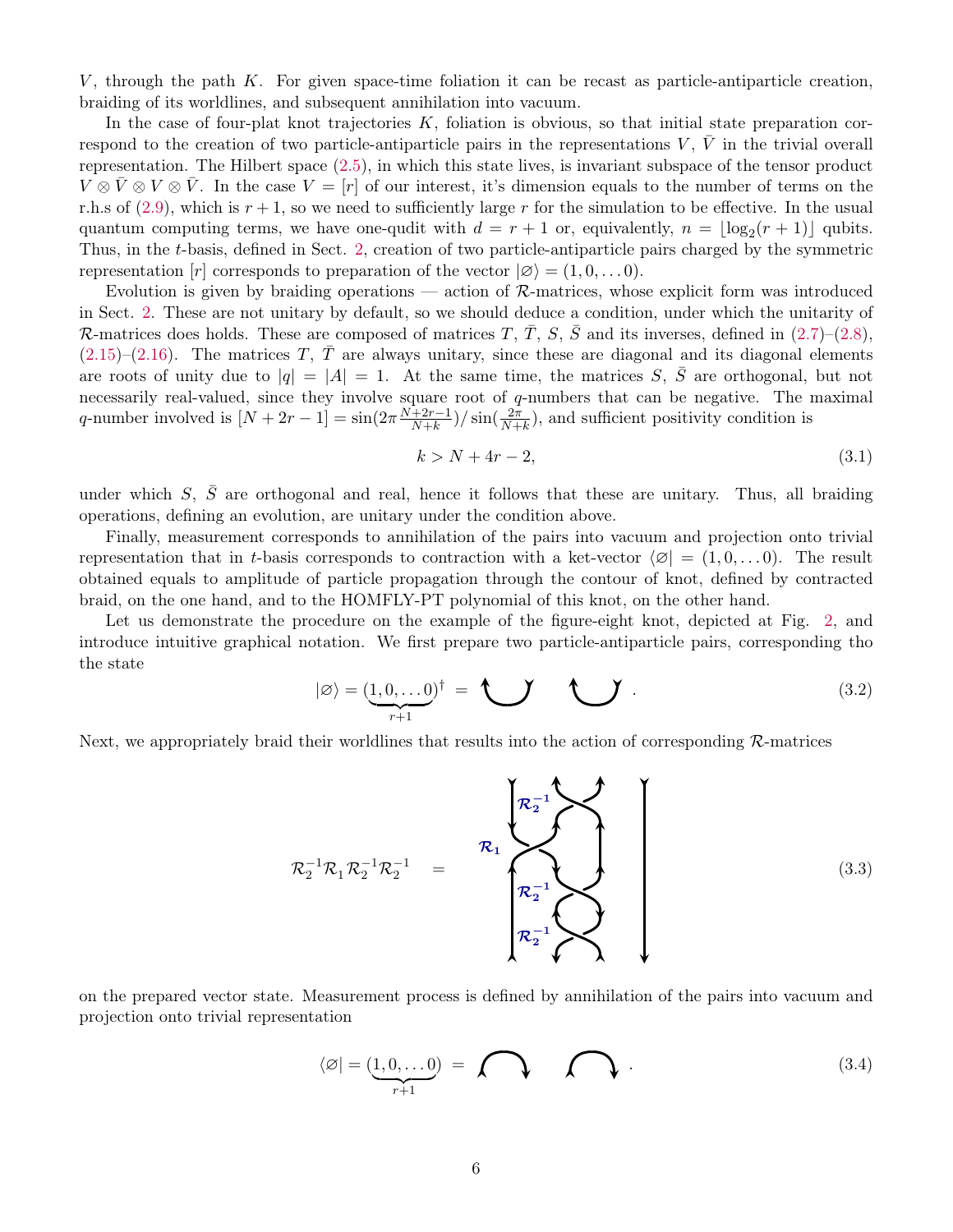The whole process of particles propagation and it's amplitude that equals to the Wilson loop average, can be represented as



Thus, having the Chern-Simons topological quantum computer, we are able to prepare a single state, act by the  $\mathcal{R}$ -matrices (which are unitary under the condition  $(4.44)$ ) on it, and measure projection onto single state. This quantum computer is universal, if arbitrary unitary matrix of appropriate dimension can be decomposed into a braiding operation — a product of  $\mathcal{R}$ -matrices. In the next section, we derive the condition under which this is indeed the case.

### <span id="page-6-0"></span>4 Quantum computations at large  $k$

In the previous section we discussed a physical realization of Chern-Simons topological quantum computer and found that to make it work efficiently, one should be able to prepare arbitrary initial states, represent arbitrary unitary transformation matrix via some product of  $\mathcal{R}$ -matrices, and measure projections onto arbitrary states. The first and the third problems reduce to the second one.

A set of unitary matrices is called a universal set of gates if an arbitrary unitary matrix can be represented as a product of matrices from a set of finite length with any predetermined accuracy. Thus, we need to show that the combinations of R-matrices, composed of T,  $\overline{T}$ , S,  $\overline{S}$  and its inverses, being multiplied according to Fig. [3](#page-4-1) constitute a universal set of gates. As we will show below, some convenient subset of such matrices is universal, i.e. it generates a dense subset of unitary group, if the level  $k$  of Chern-Simons theory satisfies some condition, which depends on the representation  $[r]$  and group  $SU(N)$ .

According to the theorems III.3 and IV.6 from [\[11\]](#page-13-9), a set of gates  $G = \{g_1, \ldots g_n\}, g_i \in SU(d)$  is universal, if  $g_i$  belongs to the following vicinity of  $SU(d)$  group center

<span id="page-6-2"></span>
$$
||g_i - e^{2i\pi k/d}I|| < 1/\sqrt{2}, \quad Z(SU(d)) = \{e^{2i\pi k/d}I, \ k = 0, \dots (d-1)\},
$$
\n(4.1)

while a set of Lie-algebra<sup>[2](#page-6-1)</sup> elements  $X = \{x_1, \ldots x_n\}$ ,  $x_i \in \mathfrak{su}_d$ , such that  $g_i = e^{x_i}$  satisfy a property

<span id="page-6-3"></span>
$$
C(X) := \{ L \in \mathfrak{gl}_{d^2 - 1} : [L, \operatorname{ad}_{x_i}] = 0, \ i = 1, \dots n \} = \{ \lambda I, \ \lambda \in \mathbb{R} \}. \tag{4.2}
$$

Here  $\|\bullet\|$  defines a trace norm  $\|A\| = \text{tr} \sqrt{A A^{\dagger}}$ . In other words, the conditions [\(4.1\)](#page-6-2), [\(4.2\)](#page-6-3) state that the gates should be sufficiently close to the elements of center, and the set of its logarithms in adjoint representations should commute only with the identity matrix.

As a set G we choose the elements  $\bar{T}^2$  and  $\bar{S}\bar{T}^2\bar{S}$ , that is

<span id="page-6-4"></span>
$$
G = \{ \bar{T}^2, \ \bar{S}\bar{T}^2\bar{S} \},\tag{4.3}
$$

<span id="page-6-1"></span><sup>&</sup>lt;sup>2</sup>Hereinafter we use anti-hermitean basis in the defining representation of  $\mathfrak{su}_d$  algebra.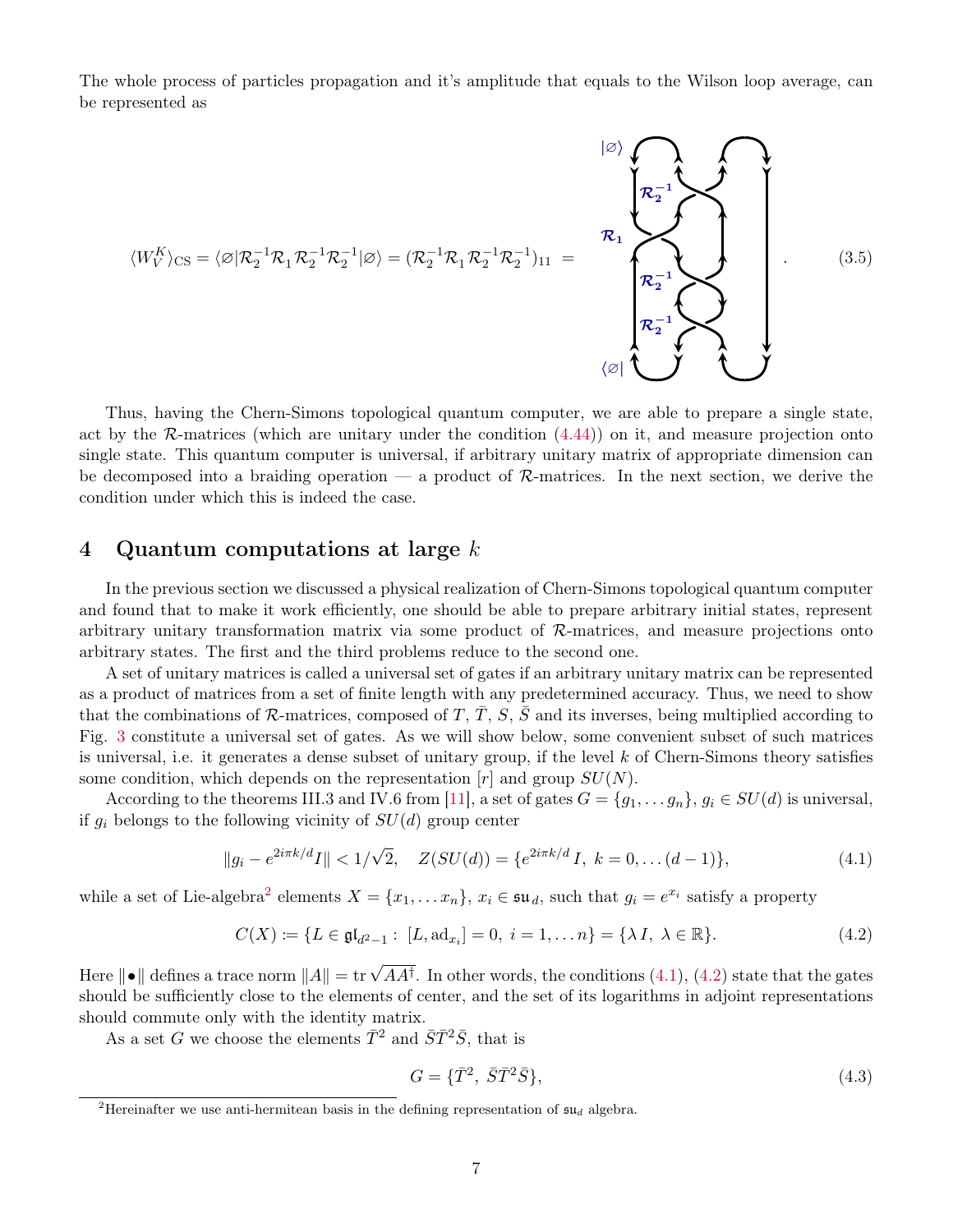where we will assume that  $\overline{T}$  is multiplied by a phase factor, such that det  $\overline{T}^2 = 1$ . According to Fig. [3,](#page-4-1) gates from this set map representation  $[r] \otimes [r] \otimes [r] \otimes [r]$  on itself and, therefore, can be multiplied in arbitrary order. Graphically, these elements correspond to the following braiding operations

$$
\overline{T}^2 = \sum \left\{\left|\left|\right|\right.\right\}, \qquad \overline{S}\overline{T}^2\overline{S} = \left\{\left|\right|\right.\right\} \qquad (4.4)
$$

Let us find a condition, under which the elements of G belong to vicinity  $(4.1)$  of  $SU(d)$  group center,  $d = r + 1$ . For this purpose, we represent  $\overline{T}^2$  as

<span id="page-7-0"></span>
$$
\bar{T}^2 = \exp\left[i\varphi \operatorname{diag}\left(-\frac{1}{3}r(2r+3N-2) + 2m(m+N-1)\right)\right], \qquad m = 0, \dots r, \quad \varphi = 2\pi/(N+k) \tag{4.5}
$$

and consider it's distance to the unit element  $I \in Z(SU(d))$ 

$$
\|\bar{T}^2 - I\|^2 = 4\sum_{m=0}^{d-1} \sin^2\left[\frac{\varphi}{2}\left(-\frac{1}{3}r(2r+3N-2) + 2m(m+N-1)\right)\right] < \frac{1}{2}.\tag{4.6}
$$

Obviously, the element  $\bar{S}\bar{T}^2\bar{S}$  has the same distance to the unit element. Using the inequality sin  $x < x$ , we obtain a simple sufficient condition for the inequality to hold

<span id="page-7-3"></span>
$$
N + k > \frac{2\pi}{3} \sqrt{\frac{2}{5}r(r+1)(r+2)(16r^2 + (30N - 28)r + 15N^2 - 30N + 12)}.
$$
\n(4.7)

Now, let us show that the set  $(4.3)$  satisfies the condition  $(4.2)$ , i.e. the space of matrices, which commutes with Lie-algebra elements in adjoint representation, corresponding to the elements of this set, is the space of matrices proportional to the unit matrix. For this purpose we first calculate these Lie-algebra elements. An element x, whose exponential gives  $e^x = \overline{T}^2$ , according to [\(4.5\)](#page-7-0) reads

$$
x = i\varphi \operatorname{diag}\left(-\frac{1}{3}r(2r + 3N - 2) + 2m(m + N - 1)\right) = i\operatorname{diag}(\varphi_1, \dots, \varphi_d),
$$
  
\n
$$
m = 0, \dots r, \qquad \varphi := 2\pi/(N + k),
$$
\n(4.8)

whereas exponentiation of  $\bar{S}x\bar{S}$  gives the element  $\bar{S}\bar{T}^2\bar{S}$  due to  $\bar{S}^2 = I$ . Thus, the set of Lie algebra elements, X, corresponding to  $(4.3)$  reads

<span id="page-7-2"></span><span id="page-7-1"></span>
$$
X = \{x, \ \bar{S}x\bar{S}\}.\tag{4.9}
$$

Further, we first calculate the elements of  $X$  in adjoint representation, and then prove that the condition  $(4.2)$  is satisfied for the set above under some natural restriction on k.

#### Calculation of  $X$  in adjoint representation

To find  $\bar{T}^2$  and  $\bar{S}\bar{T}^2\bar{S}$  (equivalently, x and  $\bar{S}x\bar{S}$ ) in adjoint representation we use the specific properties of  $\overline{S}$ , namely

$$
\bar{S}^2 = I, \quad \bar{S} = \bar{S}^T. \tag{4.10}
$$

Therefore,  $\bar{S} = e^{-\frac{i\pi}{2}(1-\bar{S})}$  and  $\bar{S}\bar{T}^2 \bar{S} = e^{-\frac{i\pi}{2}\bar{S}}\bar{T}^2 e^{\frac{i\pi}{2}\bar{S}}$ . However,  $i\bar{S}$  is not an element of  $\mathfrak{su}_d$ ,  $d = r + 1$  Lie algebra (and  $e^{\frac{i\pi}{2}\bar{S}}$  is not an element of  $SU(d)$ , correspondingly), since it's trace tr  $\bar{S} = -(r+1 \mod 2)$  can be non-vanishing. To overcome this difficulty we perform the following sequence of identical transformations

$$
\bar{S}\,\bar{T}^2\,\bar{S} = e^{-\frac{i\pi}{2}\tilde{S}}\,\bar{T}^2\,e^{\frac{i\pi}{2}\tilde{S}}, \qquad \tilde{S} = \begin{cases} \bar{S}, & r - \text{odd}, \\ \bar{S} + \frac{1}{r+1}I, & r - \text{even}, \end{cases} \tag{4.11}
$$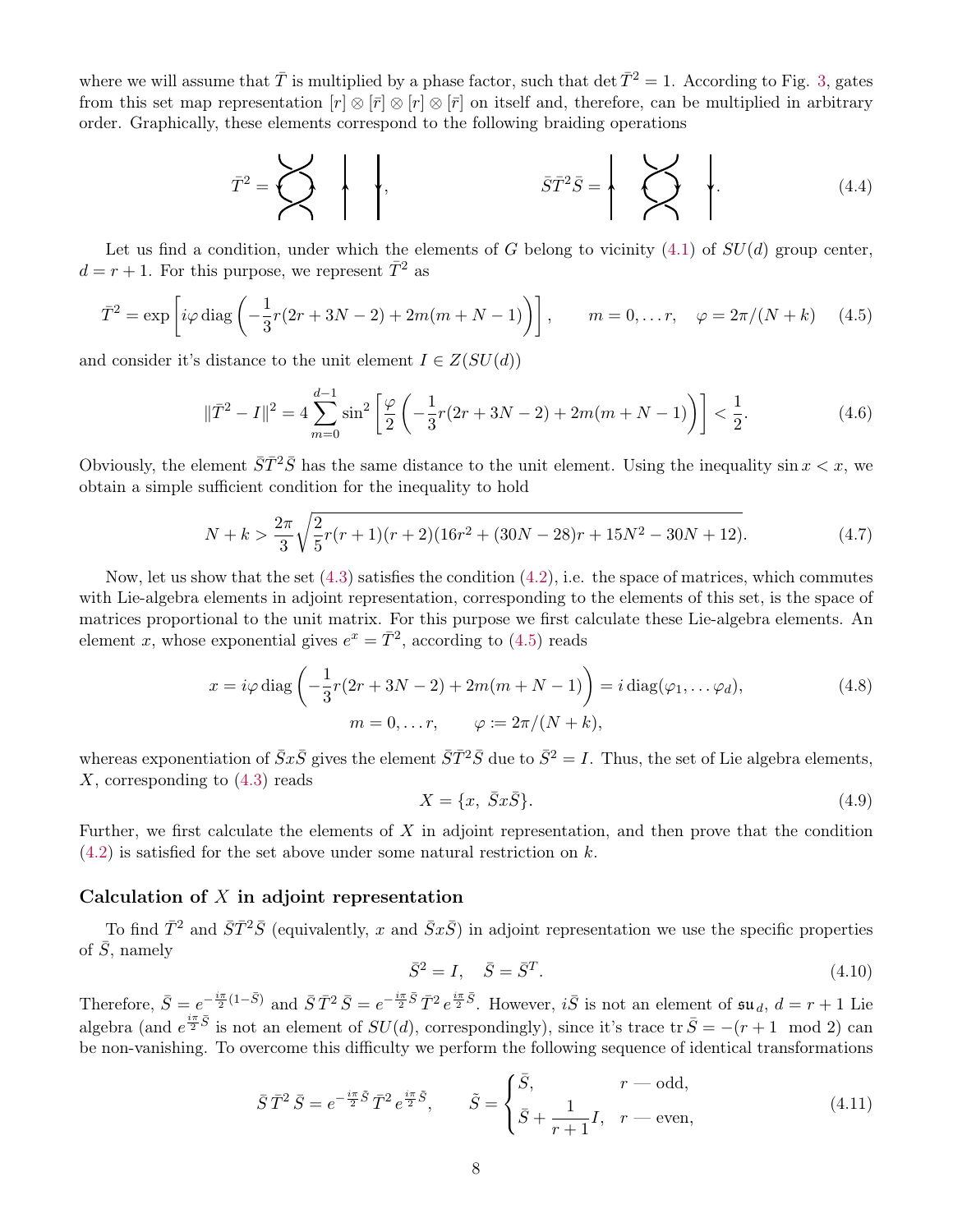where  $i\tilde{S}$  does is an element of  $\mathfrak{su}_d$ . Obviously, a similar formula takes place for  $\bar{S}x\bar{S}$ . Now, we can write down

$$
\operatorname{ad}_{\bar{S}x\bar{S}} = \operatorname{Ad}_{e^{-\frac{i\pi}{2}\tilde{S}}} \operatorname{ad}_x \operatorname{Ad}_{e^{\frac{i\pi}{2}\tilde{S}}}.
$$
\n(4.12)

Next, using the properties  $\bar{S}^2 = I$  and  $\mathrm{ad}_{i\tilde{S}} = [i\tilde{S}, \bullet] = [i\bar{S}, \bullet]$ , we get<sup>[3](#page-8-0)</sup>

<span id="page-8-1"></span>
$$
\mathcal{O} := \mathrm{Ad}_{e^{\pm \frac{i\pi}{2}\tilde{S}}} = 1 + \frac{1}{2} [i\tilde{S}, [i\tilde{S}, \bullet]], \tag{4.13}
$$

and, obviously,  $\mathcal{O}^2 = I$ .

To find an explicit form of elements [\(4.9\)](#page-7-1) in adjoint representation, one should choose the basis in  $\mathfrak{su}_d$ algebra. Natural choice is the following

$$
X_{ij} = E_{ij} - E_{ji}, \quad Y_{ij} = i(E_{ij} + E_{ji}), \quad H_k = i(E_{kk} - \frac{1}{d} \sum_{l=1}^d E_{ll}), \qquad i, j, k = 1, \dots d, \quad i < j,
$$
 (4.14)

where the matrices  $E_{ij}$  of size  $d \times d$ , defined as  $(E_{ij})_{kl} = \delta_{il}\delta_{jk}$ . This basis is useful because it allows to easily decompose an arbitrary element of  $\mathfrak{su}_d$  as follows

$$
A = \sum_{k < l} (A^{[kl]} X_{kl} - iA^{(kl)} Y_{kl}) - i \sum_{k=1}^d A^{kk} H_k, \qquad A \in \mathfrak{su}_d,\tag{4.15}
$$

where  $A^{[kl]}$  and  $A^{(kl)}$  are antisymmetric and symmetric part of A, respectively. However, this basis is overcomplete, because  $\sum_{k=1}^{d} H_k = 0$ , and, in addition, is not orthonormal. To avoid corresponding difficulties, instead of  $H_i$  we introduce the following elements

$$
\tilde{H}_k = \left(\frac{2}{k(k+1)}\right)^{1/2} \left(\sum_{l=1}^k H_l - k H_{k+1}\right) = \sum_{l=1}^d Q^l{}_k H_l, \qquad k = 1, \dots (d-1). \tag{4.16}
$$

Thus the set  $\{X_{ij}, Y_{ij}, \tilde{H}_k\}$ , where  $i, j = 1, \ldots d, i < j$ , and  $k = 1, \ldots (d-1)$ , constitutes orthonormal basis in  $\mathfrak{su}_d$  with respect to scalar product  $(A, B) = -\frac{1}{2}$  $\frac{1}{2}$  tr(*AB*). Elements  $H_k$  can be expressed in terms of  $\tilde{H}_k$  as follows

$$
H_k = \frac{1}{2} \sum_{l=1}^{d-1} \tilde{Q}^l{}_k \tilde{H}_l, \qquad \tilde{Q} := Q^T.
$$
\n(4.17)

Using the explicit expressions for the commutators

$$
[X_{ij}, X_{kl}] = X_{il}\delta_{jk} - X_{ik}\delta_{jl} - X_{jl}\delta_{ik} + X_{jk}\delta_{il},\tag{4.18}
$$

$$
[X_{ij}, Y_{kl}] = Y_{il}\delta_{jk} - Y_{jk}\delta_{il} + Y_{ik}\delta_{jl} - Y_{jl}\delta_{ik} + 2(H_j - H_i)(\delta_{ik}\delta_{jl} - \delta_{il}\delta_{jk}),
$$
\n(4.19)

$$
[Y_{ij}, Y_{kl}] = X_{kj}\delta_{il} + X_{ki}\delta_{jl} + X_{lj}\delta_{ik} + X_{li}\delta_{jk},
$$
\n(4.20)

$$
[H_i, H_j] = 0,\t\t(4.21)
$$

$$
[X_{ij}, H_k] = Y_{ik}\delta_{jk} - Y_{jk}\delta_{ik},\tag{4.22}
$$

$$
[Y_{ij}, H_k] = X_{ki}\delta_{kj} + X_{kj}\delta_{ki},\tag{4.23}
$$

we can write the expressions for  $ad_x$  and  $ad_{\bar{S}x\bar{S}} = \mathcal{O} ad_x \mathcal{O}$  with  $\mathcal O$  defined in [\(4.13\)](#page-8-1).

<span id="page-8-0"></span><sup>3</sup>In general, for any involutive matrix A, that is, such that  $A^2 = I$ , the following identity takes place

$$
\mathrm{Ad}_{e^{\alpha A}} = e^{\alpha[A,\bullet]} = 1 + \frac{1}{4} (\cosh 2\alpha - 1)[A,[A,\bullet]] + \frac{1}{2} \sinh 2\alpha[A,\bullet].
$$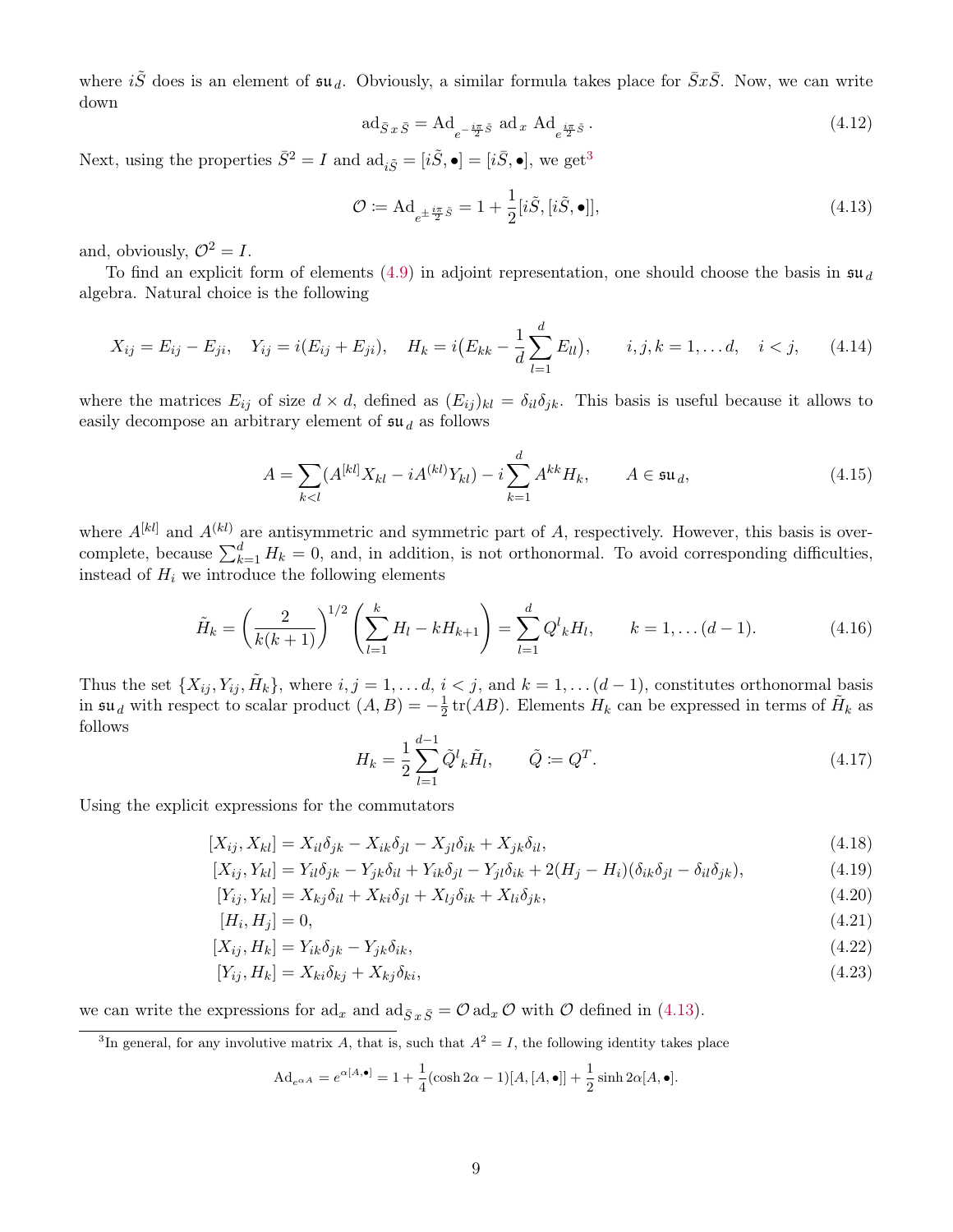We will represent elements of  $\mathfrak{su}_d$  in adjoint representation as  $3 \times 3$  block-matrices of whole dimension  $(d^2-1)\times (d^2-1)$ , and blocks, corresponding to X, Y or  $\tilde{H}$  generators. Thus, for an arbitrary  $A\in \mathfrak{su}_d$  we have

$$
\mathrm{ad}_{A} = \begin{pmatrix} A_{XX} & A_{XY} & A_{X\tilde{H}} \\ A_{YX} & A_{YY} & A_{Y\tilde{H}} \\ A_{\tilde{H}X} & A_{\tilde{H}Y} & A_{\tilde{H}\tilde{H}} \end{pmatrix},\tag{4.24}
$$

where, for example  $A_{XY}$ ,  $A_{YY}$ , and  $A_{\tilde{H}Y}$  are defined by

$$
[A, Y_{ij}] = \sum_{k < l} \left[ (A_{XY})^{kl}{}_{ij} X_{kl} + (A_{YY})^{kl}{}_{ij} Y_{kl} \right] + \sum_{k=1}^{d-1} (A_{\tilde{H}Y})^k{}_{ij} \tilde{H}_k. \tag{4.25}
$$

Therefore, XX, XY, YX, YY blocks are square  $\frac{d(d-1)}{2} \times \frac{d(d-1)}{2}$  matrices, and each row and column of those is numbered by the pair of indices like ij, where  $i < j$ . Similarly,  $X\tilde{H}$ ,  $Y\tilde{H}$  blocks are  $\frac{d(d-1)}{2} \times (d-1)$ matrices,  $\tilde{H}X$ ,  $\tilde{H}Y$  blocks are  $(d-1) \times \frac{d(d-1)}{2}$  matrices, and  $\tilde{H}\tilde{H}$  block is  $(d-1) \times (d-1)$  matrix.

Using the prescription above, and the decomposition

<span id="page-9-1"></span>
$$
x = \sum_{i=1}^{d} \varphi_i H_i,
$$
\n(4.26)

where  $\varphi_i$  are defined in [\(4.8\)](#page-7-2), we immediately obtain the following expression for x in adjoint representation

$$
ad_x = \begin{pmatrix} 0 & D & 0 \\ -D & 0 & 0 \\ 0 & 0 & 0 \end{pmatrix}, \qquad D^{ij}{}_{kl} = \delta^i_k \delta^j_l (\varphi_l - \varphi_k), \tag{4.27}
$$

where  $D$  is thought of as a diagonal matrix.

Similarly, from the decomposition

$$
i\tilde{S} = \sum_{i < j} \tilde{S}^{ij} Y_{ij} + \sum_{k=1}^{d} \tilde{S}^{kk} H_k,\tag{4.28}
$$

we obtain an expression for  $i\tilde{S}$  in adjoint representation

$$
ad_{i\tilde{S}} = \begin{pmatrix} 0 & M & N \\ M' & 0 & 0 \\ N' & 0 & 0 \end{pmatrix},
$$
 (4.29)

where the block components read<sup>[4](#page-9-0)</sup>

$$
M^{ij}{}_{kl} = 2(\delta_k^{[i}\bar{S}_l^{j]} + \delta_l^{[i}\bar{S}_k^{j]}), \qquad M^{\prime ij}{}_{kl} = -M^{kl}{}_{ij} = -2(\delta_k^{i}\bar{S}_l^{j} + \delta_{[k}^{j}\bar{S}_l^{i]}), \qquad (4.30)
$$

$$
N^{ij}_{\ k} = \bar{S}^{ij} (Q^i{}_k - Q^j{}_k), \qquad N'^i{}_{kl} = -N^{kl}_{\ i} = -(\tilde{Q}^i{}_k - \tilde{Q}^i{}_l) \bar{S}_{kl}. \tag{4.31}
$$

Now, using the expression [\(4.13\)](#page-8-1), we can write an expression for  $\text{Ad}_{e^{\frac{i\pi}{2}\tilde{S}}}$  as

<span id="page-9-2"></span>
$$
\mathcal{O} = \mathrm{Ad}_{e^{\frac{i\pi}{2}\tilde{S}}} = I + \frac{1}{2}(\mathrm{ad}_{i\tilde{S}})^{2} = I + \frac{1}{2} \begin{pmatrix} MM' + NN' & 0 & 0 \\ 0 & M'M & M'N \\ 0 & N'M & N'N \end{pmatrix} =: \begin{pmatrix} S_{1} & 0 & 0 \\ 0 & S_{2} & R \\ 0 & R^{T} & S_{3} \end{pmatrix}, \tag{4.32}
$$

<span id="page-9-0"></span><sup>4</sup>Here,  $\bar{S}$  appears instead of  $\tilde{S}$ , since  $[\tilde{S}, \bullet] = [\bar{S}, \bullet]$ .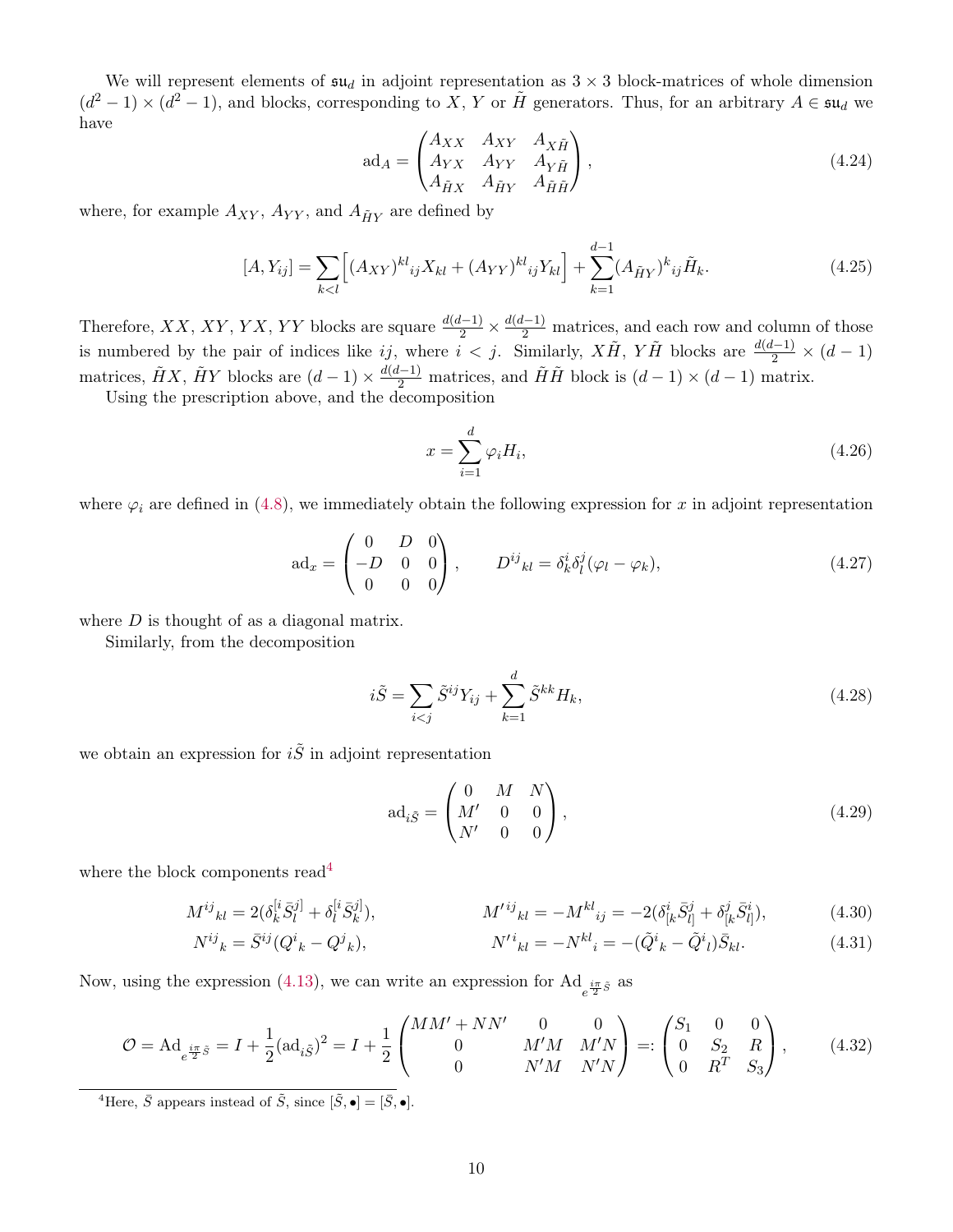where the block components are

$$
(S_1)^{ij}{}_{kl} = 2\,\bar{S}_k^{[i}\bar{S}_l^{j]}, \qquad (S_2)^{ij}{}_{kl} = 2\,\bar{S}_k^{(i}\bar{S}_l^{j)}, \qquad (S_3)^i{}_j = \frac{1}{2}\sum_{k,l=1}^d \tilde{Q}^i{}_k\,(\bar{S}_l^k)^2\,Q^l{}_j,\tag{4.33}
$$

$$
R^{ij}_{\ k} = 2 \sum_{l=1}^{d} \bar{S}_{l}^{i} \bar{S}_{l}^{j} \ Q^{l}_{\ k}, \qquad (R^{T})^{i}_{\ kl} = 2 \sum_{j=1}^{d} \tilde{Q}^{i}_{\ j} \bar{S}_{k}^{j} \bar{S}_{l}^{j}. \tag{4.34}
$$

Thus,  $\text{ad}_{\bar{S}x\bar{S}} = \mathcal{O} \text{ad}_x \mathcal{O}$  can be obtained just by the multiplication of [\(4.27\)](#page-9-1) and [\(4.32\)](#page-9-2). From  $\mathcal{O}^2 = I$  one gets the following identities relating  $S_1$ ,  $S_2$ ,  $S_3$  and R

<span id="page-10-1"></span>
$$
(S_1)^2 = I, \t (S_2)^2 + RR^T = I, \t (S_3)^2 + R^T R = I, \t S_2 R + RS_3 = 0.
$$
 (4.35)

#### Proof of  $(4.2)$  for the set  $(4.9)$

Now, we are prepared for checking the property [\(4.2\)](#page-6-3) of the set [\(4.9\)](#page-7-1). First of all, if  $\varphi_k - \varphi_l \neq 0$  for  $k \neq l$ , the space  $C(\text{ad}_x) = \{L \in \mathfrak{gl}_{d^2-1} : [L, \text{ad}_x] = 0\}$  of matrices commuting with  $\text{ad}_x$ , consist of elements of the form

<span id="page-10-2"></span><span id="page-10-0"></span>
$$
L = \begin{pmatrix} D_1 & D_2 & 0 \\ -D_2 & D_1 & 0 \\ 0 & 0 & K \end{pmatrix},
$$
\n(4.36)

where  $D_1$ ,  $D_2$  are arbitrary diagonal matrices of the size  $\frac{d(d-1)}{2} \times \frac{d(d-1)}{2}$  $\frac{2^{L-1}}{2}$ , whereas K is an arbitrary matrix of the size  $(d-1)\times(d-1)$ . Thus, to check [\(4.2\)](#page-6-3), we should show that the only matrices  $L \in C(\text{ad}_x)$  commuting with  $\operatorname{ad}_{\bar{S}x\bar{S}}$  are proportional to identity matrix.

Using the following equality

$$
[L, \mathrm{ad}_{\bar{S}x\bar{S}}] = \mathcal{O}[\mathcal{O}L\mathcal{O}, \mathrm{ad}_x]\mathcal{O}, \qquad \mathcal{O} = \mathcal{O}^T = \mathrm{Ad}_{e^{\pm \frac{i\pi}{2}\bar{S}}}, \qquad (4.37)
$$

we conclude that  $C(\operatorname{ad}_{\bar{S}x\bar{S}}) = \mathcal{O}C(\operatorname{ad}_x)\mathcal{O}$ , so now we should prove that  $C(\operatorname{ad}_x)\cap \mathcal{O}C(\operatorname{ad}_x)\mathcal{O} = \{\lambda I, \lambda \in \mathbb{R}\},\$ i.e. the matrix  $L \in C(\mathrm{ad}_x)$ , such that  $\mathcal{O}L\mathcal{O}$  is also in  $C(\mathrm{ad}_x)$ , must be proportional to the identity matrix.

Since symmetric and antisymmetric parts of  $L = L_s + L_a$  transform under conjugation by orthogonal matrices irreducibly, we can consider them separately. Let us begin with the antisymmetric part  $L_a$ 

$$
\mathcal{O}L_a \mathcal{O} = \begin{pmatrix} S_1 & 0 & 0 \\ 0 & S_2 & R \\ 0 & R^T & S_3 \end{pmatrix} \begin{pmatrix} 0 & D_2 & 0 \\ -D_2 & 0 & 0 \\ 0 & 0 & A \end{pmatrix} \begin{pmatrix} S_1 & 0 & 0 \\ 0 & S_2 & R \\ 0 & R^T & S_3 \end{pmatrix}
$$

$$
= \begin{pmatrix} 0 & S_1 D_2 S_2 & S_1 D_2 R^T \\ -S_2 D_2 S_1 & R A R^T & R^T A S_3 \\ -R^T D_2 S_1 & S_3 A R^T & S_3 A S_3 \end{pmatrix}.
$$
(4.38)

Comparing with [\(4.36\)](#page-10-0), we conclude that  $D_2$  should vanish, because  $S_1D_2S_2$  is not symmetric and, therefore, is not diagonal. We also conclude that if  $R$  is of maximal rank, then  $A$  should vanish because the block  $RAR^{T}$  should vanish. Similarly, for the symmetric part  $L_{s}$  we have

$$
\mathcal{O}L_{s}\mathcal{O} = \begin{pmatrix} S_{1} & 0 & 0 \\ 0 & S_{2} & R \\ 0 & R^{T} & S_{3} \end{pmatrix} \begin{pmatrix} D_{1} & 0 & 0 \\ 0 & D_{1} & 0 \\ 0 & 0 & \Sigma \end{pmatrix} \begin{pmatrix} S_{1} & 0 & 0 \\ 0 & S_{2} & R \\ 0 & R^{T} & S_{3} \end{pmatrix}
$$

$$
= \begin{pmatrix} S_{1}D_{1}S_{1} & 0 & 0 \\ 0 & S_{2}D_{1}S_{2} + R\Sigma R^{T} & S_{2}D_{1}R + R\Sigma S_{3} \\ 0 & R^{T}D_{1}S_{2} + S_{3}\Sigma R^{T} & R^{T}D_{1}R + S_{3}\Sigma S_{3} \end{pmatrix}.
$$
(4.39)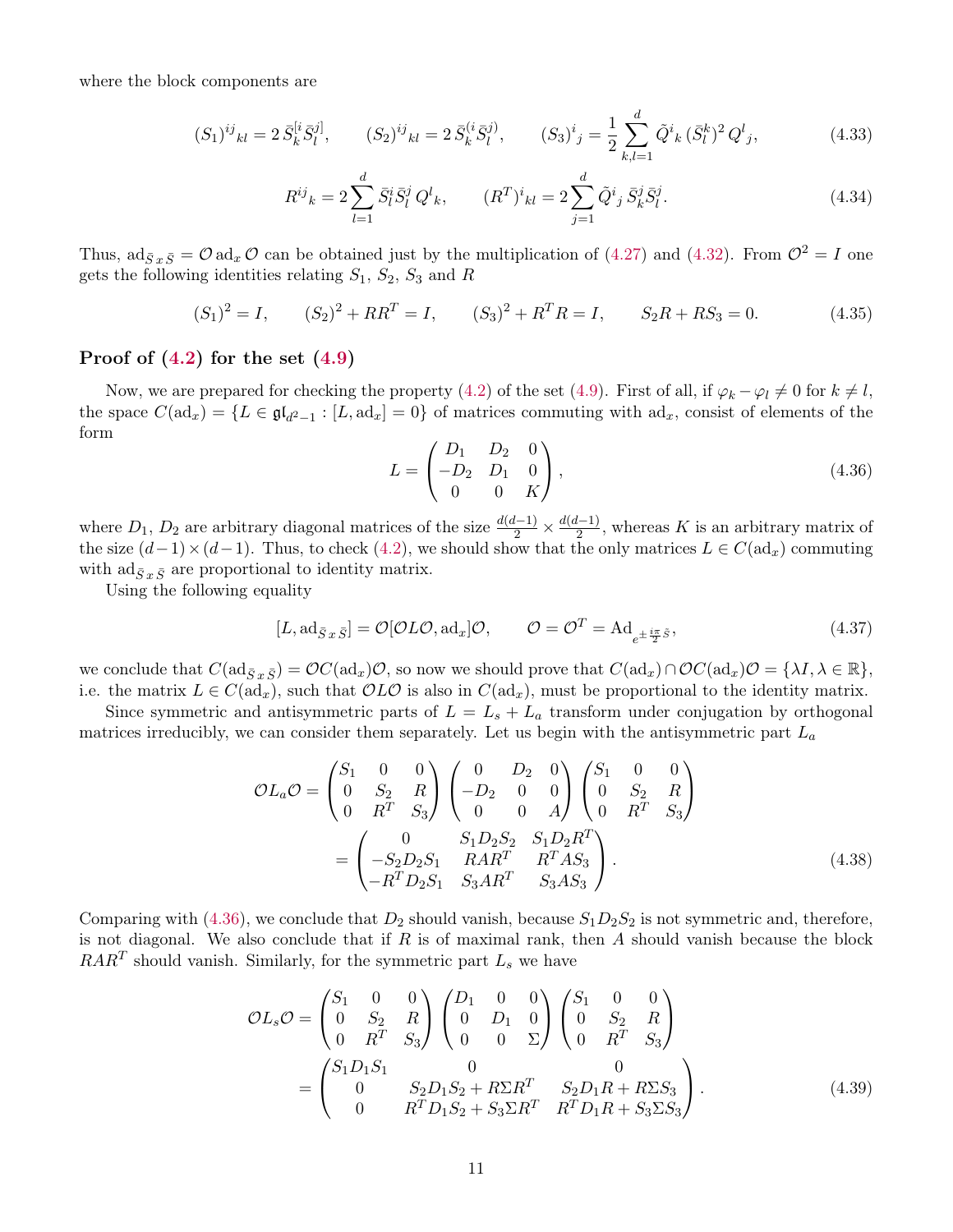Suppose  $S_1$  is such that  $S_1D_1S_1$  is diagonal only for  $D_1 = d_1I$ . If so, due to [\(4.35\)](#page-10-1) we get  $S_1D_1S_1 = d_1I$ . Therefore, central block should be equal to  $d_1I$ , that leads to equality  $R(\Sigma - d_1I)R^T = 0$ . If R is of maximal rank, brackets should vanish and  $\Sigma = d_1I$ . Finally, we get  $\mathcal{O}L\mathcal{O} = d_1I$  as required, if our assumptions about diagonal property of  $D_1$ , and rank maximality of  $R$  are valid.

Thus, we still should prove that  $S_1D_1S_1$  is diagonal only for  $D_1 = d_1I$  and that the matrix R has the maximal rank, under some conditions.

If all diagonal elements of  $D_1$  are different, the only matrix  $S_1$ , which gives diagonal  $S_1D_1S_1$ , is permutation matrix. Obviously it is not the case. Now, suppose  $D_1$  has M coinciding diagonal elements. Then, there is a permutation matrix  $\sigma$  such that  $\sigma^T D_1 \sigma$  has the following block-diagonal form

$$
\sigma^T D_1 \sigma = \begin{pmatrix} d_1 I & 0 \\ 0 & \tilde{D}_1 \end{pmatrix},\tag{4.40}
$$

where  $D_1$  is diagonal matrix, whose diagonal elements are pairwise different. Then, we rewrite  $S_1D_1S_1 =$  $(S_1\sigma)\sigma^T D_1\sigma(\sigma^T S_1)$ , so we can deduce the most general form of  $S_1$  that gives diagonal matrix  $S_1D_1S_1$ 

$$
S_1 = \sigma \begin{pmatrix} \tilde{S}_1 & 0 \\ 0 & I \end{pmatrix} \tilde{\sigma}, \tag{4.41}
$$

where  $\tilde{S}_1$  is an arbitrary orthogonal  $M \times M$  matrix, while  $\tilde{\sigma}$  is an arbitrary permutation matrix. Thus, we conclude that  $S_1$  can have at most M nonvanishing elements at each row and column. Let us find out when it's not the case. Consider particular row of  $(S_1)^{ij}{}_{kl} = 2 \tilde{S}_k^{[i]}$  $_{k}^{[i}\tilde{S}_{l}^{j]}$  $\ell_l^{(j)}$ , namely  $k = 1, l = 2$ . Using the explicit expressions

$$
\bar{S}_{1i} = (-)^{r} \sqrt{[N-1][N+2i-3]} \frac{[N+i-3]![r]!}{[N+r-1]![i-1]!},\tag{4.42}
$$

$$
\bar{S}_{2i} = (-)^{r+1} \sqrt{[N+1][N+2i-3]} \frac{[N+i-3]! [r-1]!}{[N+r]! [i-1]!} ([i-1]^2 - [N-1] [r-i+1] [N+r+i-1]), \tag{4.43}
$$

we find that  $(S_1)^{ij}$ <sub>01</sub> =  $h(i, j)(f(i) - f(j))$ , where  $h(i, j)$  is some multiple of q-numbers that don't vanish under condition

<span id="page-11-2"></span><span id="page-11-1"></span>
$$
k > N + 4r - 2,\tag{4.44}
$$

while  $f(i) = [i-1]^2 + [N-1][N+i-1][i-1]$  is monotonic function of i under the same condition [\(4.44\)](#page-11-1), so that  $f(i) - f(j) \neq 0$  for  $i < j$ . Therefore, we found the raw of  $S_1$  with all non-vanishing elements and conclude that the number M of coinciding elements of  $D_1$  is maximal, i.e.  $D_1 = d_1 I$ .

To prove that the matrix  $R$  has the maximal rank under some conditions, we choose its submatrix  $R$  of maximal size and prove that it's not singular. Namely, we fix  $i = 1$  in [\(4.34\)](#page-10-2) to obtain

$$
\tilde{R}^j{}_k := R^{1j}{}_k = 2(\bar{S}\tilde{D}Q)^j{}_k, \qquad \tilde{D} := \text{diag}(\bar{S}_{11}, \bar{S}_{12}, \dots \bar{S}_{1d}),
$$
\n
$$
j = 2, \dots d, \qquad k = 1, \dots (d - 1).
$$
\n(4.45)

Here  $\overline{S}$ ,  $\overline{D}$ ,  $Q$  are of size  $(d-1) \times d$ ,  $d \times d$  and  $d \times (d-1)$ , respectively. If all of them are of maximal rank, then R is also of maximal rank as needed. While Q and  $\dot{S}$  are of maximal rank as is, maximality of rank of  $\tilde{D}$  implies  $\bar{S}_{1i} \neq 0, i = 1, \ldots d$ . Using the explicit expression [\(4.42\)](#page-11-2), we found that none of q-numbers on the r.h.s. are zero if [\(4.44\)](#page-11-1) is satisfied. It's a sufficient condition of rank maximality of R. This completes the proof of universality of the set of gates [\(4.3\)](#page-6-4).

## <span id="page-11-0"></span>5 Discussion

In this paper we examined the universality of the Chern-Simons topological quantum computer — a device that can be effectively described by the Chern-Simons topological quantum field theory with  $SU(N)$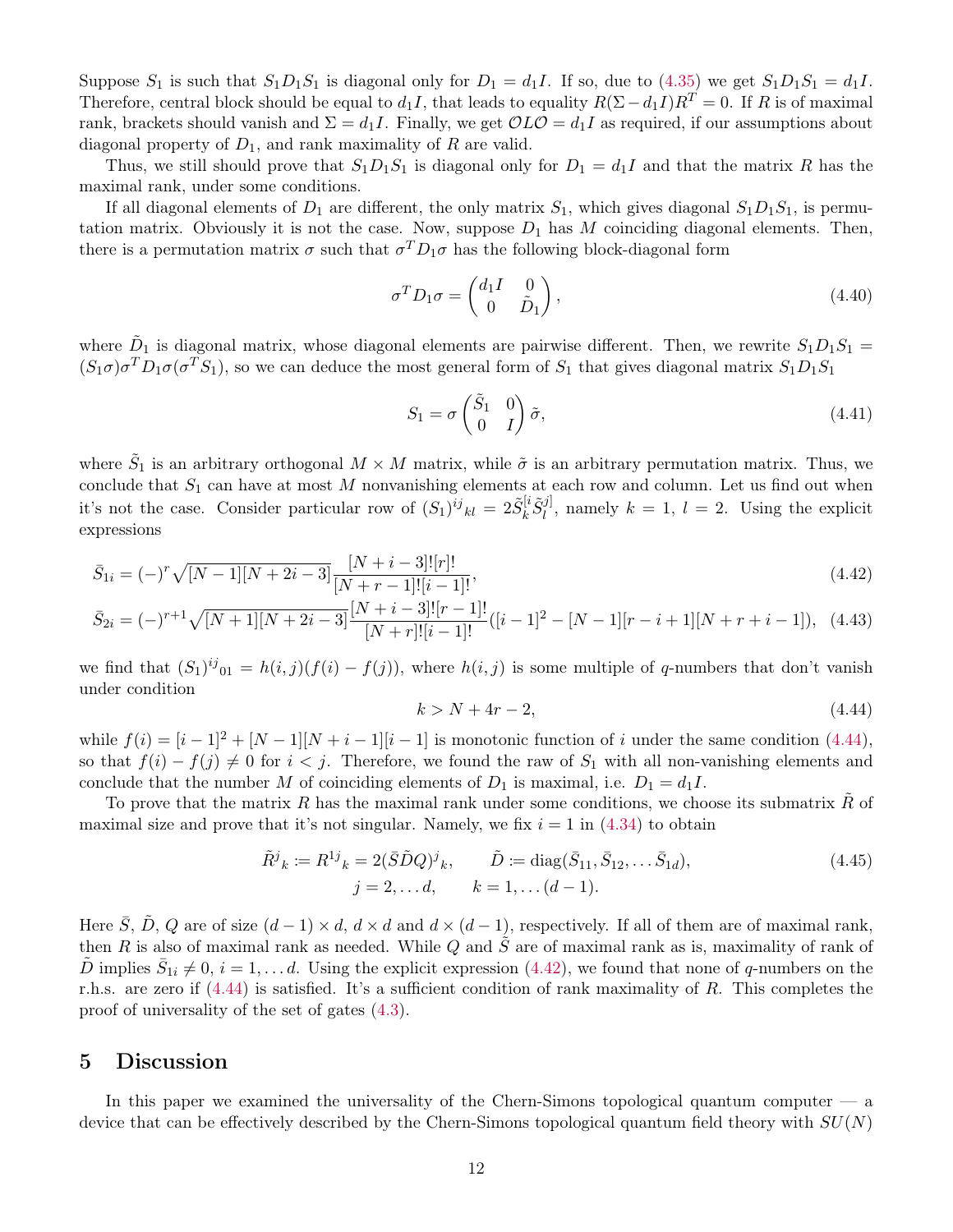gauge group and the level k. For this purpose, we compared the evaluation of the Wilson loop to quantum algorithms, namely, preparation of a state, its unitary evolution, and subsequent measurement. In the case when the Wilson loop corresponds to a four-plat knot and symmetric representation  $[r]$ , evolution is determined by R-matrices acting on a Hilbert space of dimension  $r + 1$ . We found that they are unitary under the condition

$$
k > N + 4r - 2.\tag{5.1}
$$

Further, we examined the universality of the set of  $\mathcal{R}$ -matrices, and answered the question when an arbitrary unitary matrix can be represented as a product of  $\mathcal{R}$ -matrices. Namely, using the recently proposed method [\[11\]](#page-13-9), we found that the following condition is a sufficient universality condition

<span id="page-12-2"></span>
$$
k > \frac{2\pi}{3} \sqrt{\frac{2}{5}r(r+1)(r+2)(16r^2 + (30N - 28)r + 15N^2 - 30N + 12)} - N = O(r^{5/2}).
$$
 (5.2)

Thus, in order to simulate n qubits, we must have  $r = 2<sup>n</sup> - 1$  and, according to the inequality above  $k = O(2^{5n/2})$ . Thus, to perform efficient quantum computations by the way considered in the present paper, one should have the Chern-Simons topological quantum computer with sufficiently large (and, in fact, very large) values of level  $k$ .

Demand of large values of k as universality condition is rather natural from the following point of view. Consider the Solovay-Kitaev theorem [\[1,](#page-13-0) [17\]](#page-13-16) that basically says that if one is able to approximate arbitrary unitary matrices with some zero-order accuracy (depending on its dimension), one also can approximate them with any desired accuracy. Moreover, the theorem provides a constructive algorithm for such an approximation [\[17\]](#page-13-16). We intend to demonstrate the universality with the use of this theorem and find that it also requires the large values of k.

Let us first note that for large k the gates  $\bar{T}^2$ ,  $\bar{S}\bar{T}^2\bar{S}$ , used in Sect. [4,](#page-6-0) are close to the identity matrix. Next, let us represent an arbitrary unitary  $\mathcal U$  as an element of *n*-parametric family of unitary matrices

$$
\mathcal{V}(\alpha_i) = \bar{T}^{2\alpha_1} \bar{S} \bar{T}^{2\alpha_2} \bar{S} \dots \bar{T}^{2\alpha_{n-1}} \bar{S} \bar{T}^{2\alpha_n} \bar{S}
$$
\n
$$
(5.3)
$$

composed of the gates  $\bar{T}^2$ ,  $\bar{S}\bar{T}^2\bar{S}$ , in arbitrary, not necessary integer, powers. If  $n \gtrsim d^2 - 1 = \dim SU(d)$  is sufficiently large and logarithms of these gates generate  $\mathfrak{su}_d$  Lie algebra<sup>[5](#page-12-0)</sup>, it is always possible (see Lemma 6.2 in [\[18\]](#page-13-17)). Then, we round  $\alpha_i$  to the nearest integers  $[\alpha_i]$ , so  $\mathcal{V}([\alpha_i])$  can be realized as a sequence of gates  $\bar{T}^2$ ,  $\bar{S}\bar{T}^2\bar{S}$ . Thus,  $\mathcal{V}([\alpha_i])$  approximates U with the following accuracy

<span id="page-12-1"></span>
$$
\|\mathcal{V}([\alpha_i]) - \mathcal{U}\| \le n \|\bar{T}^2 - I\| = O(d^{9/2}/k),\tag{5.4}
$$

where we used [\(4.7\)](#page-7-3). For  $V([\alpha_i])$  to be a valid zeroth-order approximation in the Solovay-Kitaev theorem, the following condition should be satisfied [\[17\]](#page-13-16)

$$
\|\mathcal{V}([\alpha_i]) - \mathcal{U}\| \le \left(4d^{3/4}\left(\frac{d-1}{2}\right)^{3/2} + 8d^{1/4}\left(\frac{d-1}{2}\right)^{1/2}\right)^{-2} = O(d^{-9/2}).\tag{5.5}
$$

Comparing with [\(5.4\)](#page-12-1), one can find that for  $k = O(d^9)$ , an arbitrary unitary U can be approximated with the use of Solovay-Kitaev theorem. This condition is more restrictive than [\(5.2\)](#page-12-2) but gives an intuitive answer to the question, why the universality does hold for sufficiently large  $k$ , and, in addition, it provides a constructive algorithm of unitary matrix approximation, when the condition  $k = O(d^9)$  is satisfied.

### Acknowledgments

We are grateful for very useful discussions to V. Alekseev, A. Popolitov, A. Sleptsov, and N. Tselousov. This work was supported by Russian Science Foundation grant No 18-71-10073.

<span id="page-12-0"></span> $5$ According to Corollary 3.3 of [\[11\]](#page-13-9), the proof of this fact coincides with the proof of the property [\(4.2\)](#page-6-3) provided in Sect. [4](#page-6-0) of the present article.